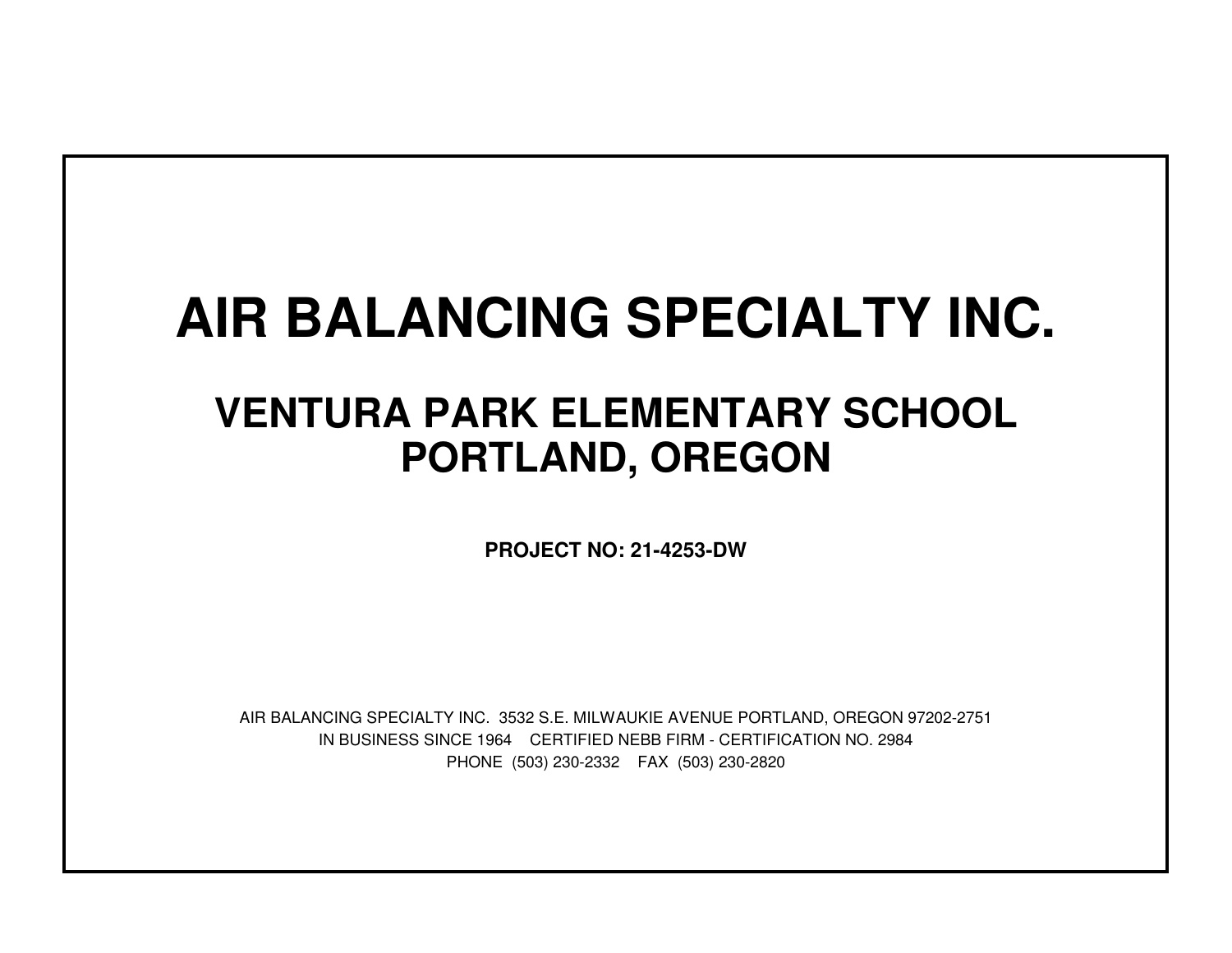| PROJECT NAME:                                                                                                                                                                     | VENTURA PARK ELEMENTARY SCHOOL - PORTLAND, OREGON |                           |                                                                                                                                                                                                                                                                                                                                                                                      |  |  |  |  |  |  |  |  |  |  |  |
|-----------------------------------------------------------------------------------------------------------------------------------------------------------------------------------|---------------------------------------------------|---------------------------|--------------------------------------------------------------------------------------------------------------------------------------------------------------------------------------------------------------------------------------------------------------------------------------------------------------------------------------------------------------------------------------|--|--|--|--|--|--|--|--|--|--|--|
| OWNER:                                                                                                                                                                            | DAVID DOUGLAS SCHOOL DISTRICT                     | DATE STARTED:<br>04/06/21 | DATE FINISHED:<br>04/06/21                                                                                                                                                                                                                                                                                                                                                           |  |  |  |  |  |  |  |  |  |  |  |
| MECHANICAL ENGINEER:                                                                                                                                                              |                                                   | <b>WORK PERFORMED BY:</b> | DALE NEFFENDORF<br><b>WILLIAM NEFFENDORF</b>                                                                                                                                                                                                                                                                                                                                         |  |  |  |  |  |  |  |  |  |  |  |
| <b>GENERAL CONTRACTOR:</b>                                                                                                                                                        |                                                   | <b>CERTIFIED BY:</b>      |                                                                                                                                                                                                                                                                                                                                                                                      |  |  |  |  |  |  |  |  |  |  |  |
| MECHANICAL CONTRACTOR:                                                                                                                                                            |                                                   | DATE:                     | $S_{PQ}$                                                                                                                                                                                                                                                                                                                                                                             |  |  |  |  |  |  |  |  |  |  |  |
| SHEET METAL CONTRACTOR:                                                                                                                                                           |                                                   |                           | Ч<br>4<br>DALE W. NEFFENDORF<br><b>CERTIFICATION</b>                                                                                                                                                                                                                                                                                                                                 |  |  |  |  |  |  |  |  |  |  |  |
| CONTROL CONTRACTOR:                                                                                                                                                               |                                                   |                           | 2984<br>Exp. 3/31/22<br>$x^2$<br>$\begin{picture}(180,10) \put(0,0){\line(1,0){10}} \put(15,0){\line(1,0){10}} \put(15,0){\line(1,0){10}} \put(15,0){\line(1,0){10}} \put(15,0){\line(1,0){10}} \put(15,0){\line(1,0){10}} \put(15,0){\line(1,0){10}} \put(15,0){\line(1,0){10}} \put(15,0){\line(1,0){10}} \put(15,0){\line(1,0){10}} \put(15,0){\line(1,0){10}} \put(15,0){\line($ |  |  |  |  |  |  |  |  |  |  |  |
| AIR BALANCING SPECIALTY INC.<br>IN BUSINESS SINCE 1964<br>CERTIFIED NEBB No. 2984<br>3532 SE Milwaukie Avenue Portland, Oregon 97202-2751 Phone (503) 230-2332 Fax (503) 230-2820 |                                                   |                           |                                                                                                                                                                                                                                                                                                                                                                                      |  |  |  |  |  |  |  |  |  |  |  |
| <b>CERTIFIED TEST AND BALANCE REPORT</b><br>PROJECT NO.: 21-42253-DW                                                                                                              |                                                   |                           |                                                                                                                                                                                                                                                                                                                                                                                      |  |  |  |  |  |  |  |  |  |  |  |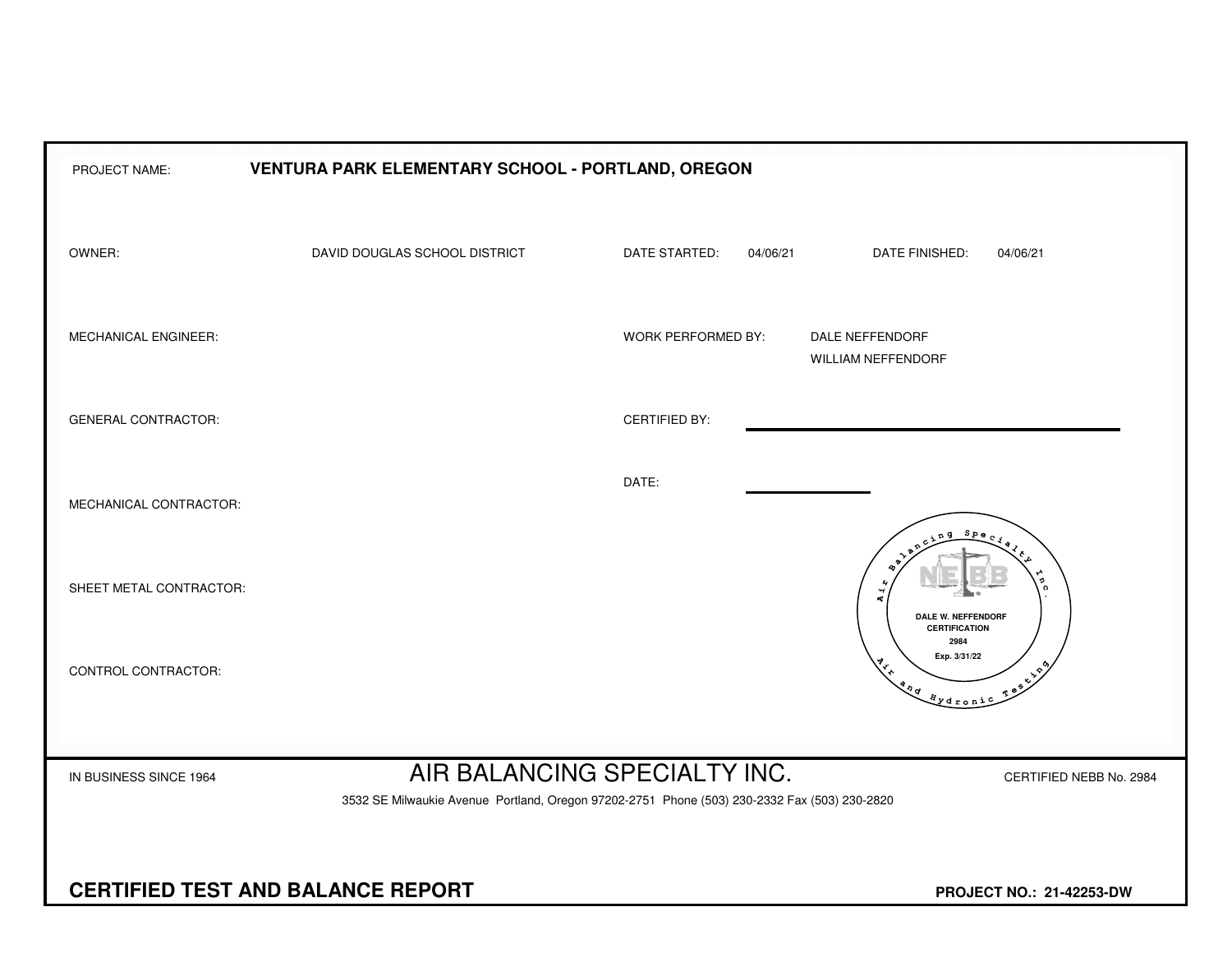| <b>AIR</b>                           |                               |          |                              |           |
|--------------------------------------|-------------------------------|----------|------------------------------|-----------|
| Shortridge Airdata Multimeter<br>(D) | ADM860                        | M98375   | 0.0001 to 60.00" WC.         | 1/12/2021 |
| <b>ADM Accessories</b>               |                               |          |                              |           |
| (DH) Datameter Flow Hood             | 8400                          |          | 25 - 2500 CFM                |           |
| Datameter Pitot Tube<br>(DP)         | 12", 18", 24", 36", 48" & 60" |          | 50 - 30000 FPM               |           |
| (DA) Datameter Airfoil               | AFP18                         |          | 50 - 5000 FPM                |           |
| (DG) Datameter Velgrid               | VLG84                         |          | 50 - 2500 FPM                |           |
| (R)Rotating Vane Anemometer          | $A4/-4"$                      | 83072B   | 200 - 10000 FPM              | 1/14/2021 |
| Amprobe Ammeter                      | Fluke 335                     | 99330394 | 0 - 750 Volts / 0 - 300 Amps | 1/8/2021  |
| Shimpo Tachometer                    | DT-207L                       | D26B0033 | 6 - 30,000 RPM               | 1/12/2021 |
| WATER                                |                               |          |                              |           |
| Hydrodata Meter                      | <b>HDM-250</b>                | W01025   | DP -10 to +300 PSI           | 1/12/2021 |
|                                      |                               |          |                              |           |
|                                      |                               |          |                              |           |
|                                      |                               |          |                              |           |

#### IN BUSINESS SINCE 1964 **AIR BALANCING SPECIALTY INC.** CERTIFIED NEBB No. 2984

3532 SE Milwaukie Avenue Portland, Oregon 97202-2751 Phone (503) 230-2332 Fax (503) 230-2820

### **EQUIPMENT USED IN BALANCING**

 **PROJECT: VENTURA PARK ELEMENTARY SCHOOL - PORTLAND, OREGON PROJECT NO.: 21-4253-DW**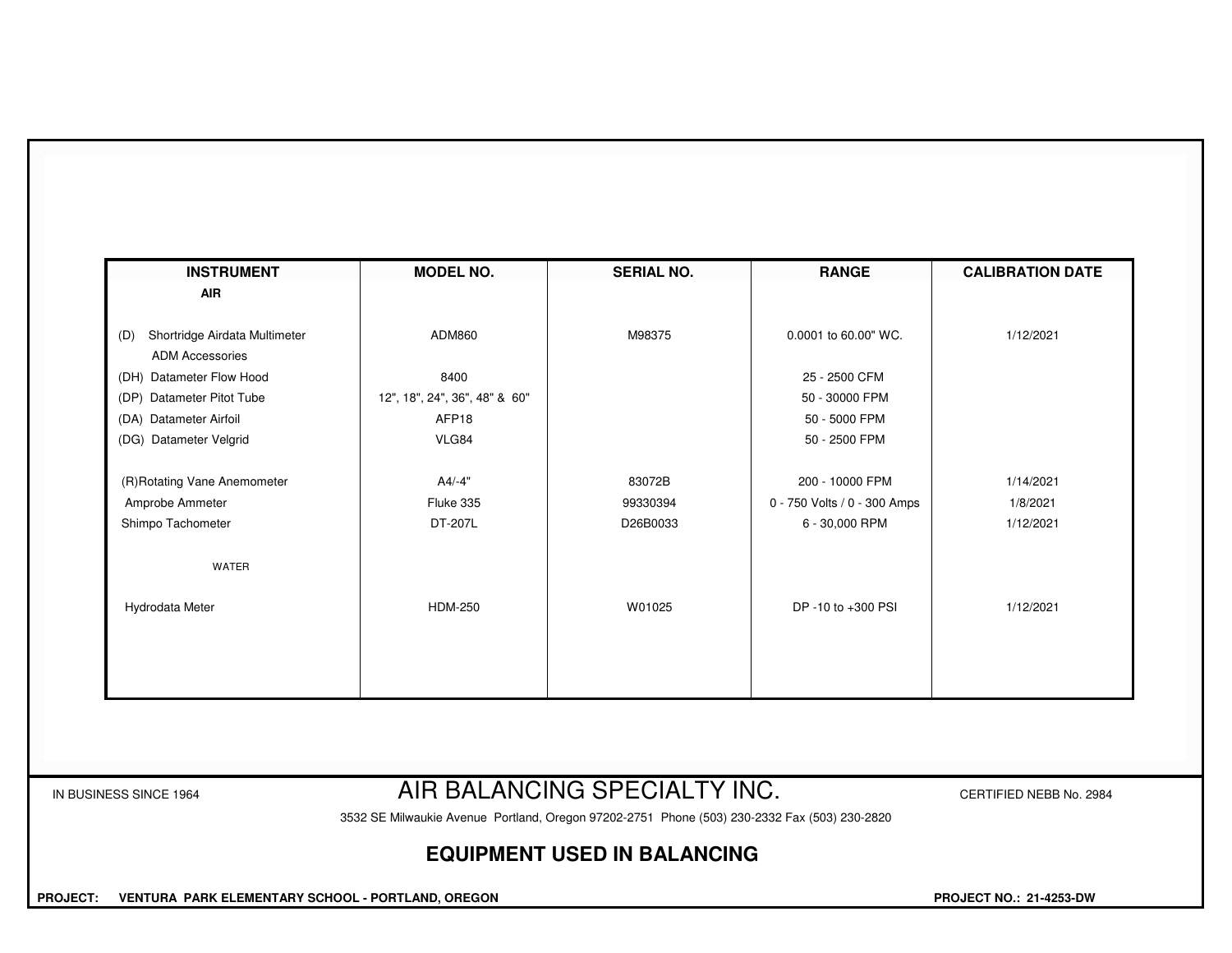#### **PAGE ABBREVATION KEY**

AK - GRILLE AREA OR RESTRICTION VALUEVEL - VELOCITY CFM - CUBIC FEET PER MINUTEFPM - FEET PER MINUTEACH - AIR CHANGES PER HOUR

IN BUSINESS SINCE 1964 **AIR BALANCING SPECIALTY INC.** CERTIFIED NEBB No. 2984

 **3532 SE Milwaukie Avenue Portland, Oregon 97202-2751 Phone (503) 230-2332 Fax (503) 230-2820**

 **PROJECT: VENTURA PARK ELEMENTARY SCHOOL - PORTLAND, OREGON PROJECT NO.: 21-4253-DW**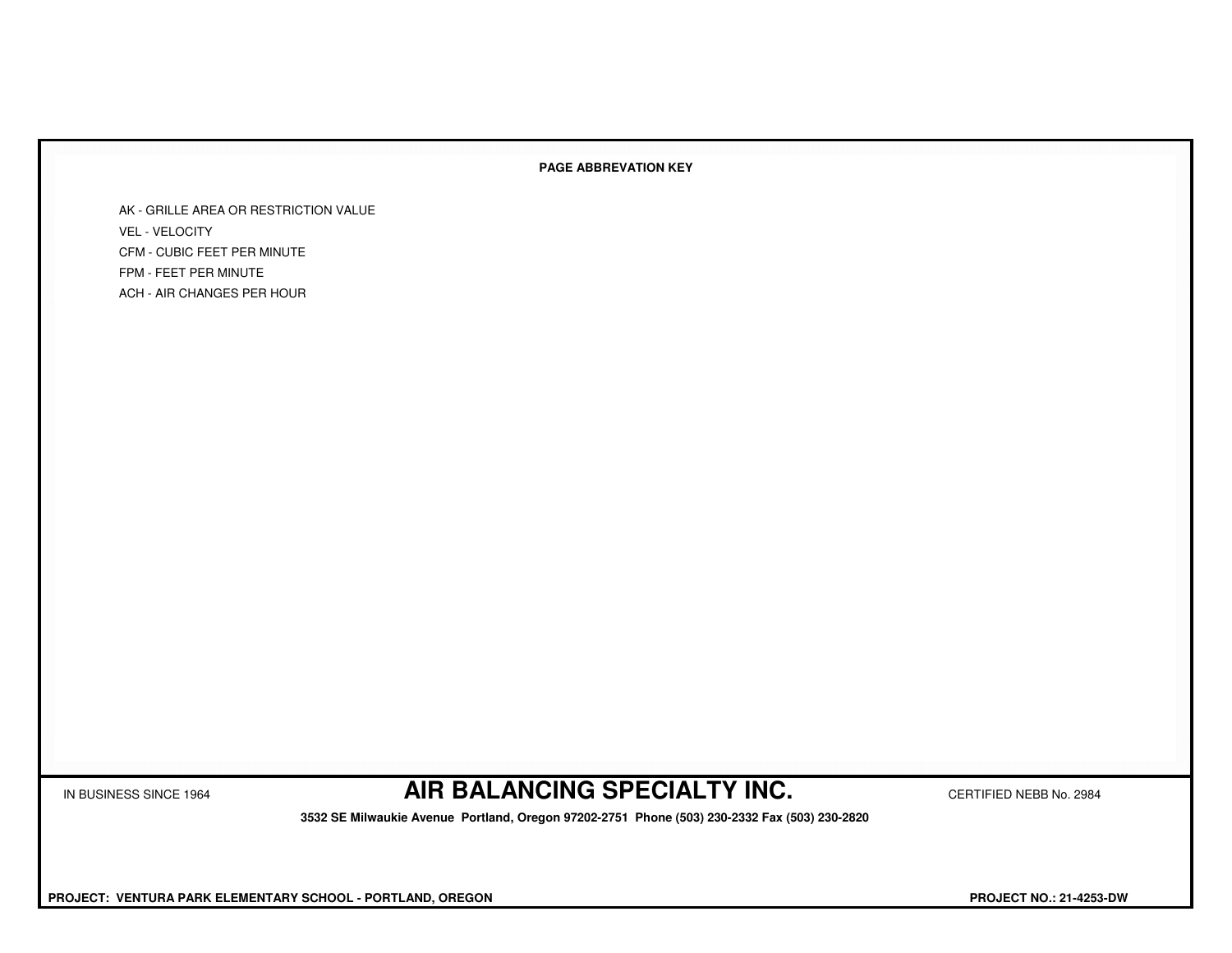|         | AREA SERVED |                                                                                                                               |                         |     | OUTLET<br><b>DESIGN</b> |      |      |                        |            |             | <b>CUBIC</b><br>TEST#1 |            |      |                |                      | TEST#2     |                  |                         |  |  |
|---------|-------------|-------------------------------------------------------------------------------------------------------------------------------|-------------------------|-----|-------------------------|------|------|------------------------|------------|-------------|------------------------|------------|------|----------------|----------------------|------------|------------------|-------------------------|--|--|
| Ref     | Ins         |                                                                                                                               | $Rm.+$                  | No. | Size                    | Blow | AK   | Vel                    | <b>CFM</b> | <b>FEET</b> | <b>FPM</b>             | <b>CFM</b> |      | ACH   PRESSURE | <b>FPM</b>           | <b>CFM</b> | ACH              | PRESSURE                |  |  |
|         |             |                                                                                                                               |                         |     |                         |      |      |                        |            |             |                        |            |      |                |                      |            |                  |                         |  |  |
|         |             |                                                                                                                               |                         |     |                         |      |      |                        |            |             |                        |            |      |                |                      |            |                  |                         |  |  |
|         |             | R Classroom                                                                                                                   | $\mathbf{1}$            |     |                         |      | 1.00 |                        |            | 8981        |                        | 812        | 5.42 |                |                      |            |                  |                         |  |  |
|         |             |                                                                                                                               |                         |     |                         |      |      |                        |            |             |                        |            |      |                |                      |            |                  |                         |  |  |
|         | R           | Classroom                                                                                                                     | $\overline{2}$          |     |                         |      | 1.00 |                        |            | 9056        |                        | 858        | 5.68 |                |                      |            |                  |                         |  |  |
|         | R           | Classroom                                                                                                                     | 3                       |     |                         |      | 1.00 |                        |            | 9036        |                        | 914        | 6.07 |                |                      |            |                  |                         |  |  |
|         |             |                                                                                                                               |                         |     |                         |      |      |                        |            |             |                        |            |      |                |                      |            |                  |                         |  |  |
|         | R           | Classroom                                                                                                                     | $\overline{4}$          |     |                         |      | 1.00 |                        |            | 9021        |                        | 891        | 5.93 |                |                      |            |                  |                         |  |  |
|         |             |                                                                                                                               |                         |     |                         |      |      |                        |            |             |                        |            |      |                |                      |            |                  |                         |  |  |
|         |             | R Classroom                                                                                                                   | 5                       |     |                         |      | 1.00 |                        |            | 9067        |                        | 904        | 5.98 |                |                      |            |                  |                         |  |  |
|         |             |                                                                                                                               |                         |     |                         |      |      |                        |            |             |                        |            |      |                |                      |            |                  |                         |  |  |
|         | R           | Classroom                                                                                                                     | 6                       |     |                         |      | 1.00 |                        |            | 8043        |                        | 950        | 7.09 |                |                      |            |                  |                         |  |  |
|         |             |                                                                                                                               |                         |     |                         |      |      |                        |            |             |                        |            |      |                |                      |            |                  |                         |  |  |
|         | R           | Classroom                                                                                                                     | $\overline{7}$          |     |                         |      | 1.00 |                        |            | 9042        |                        | 875        | 5.81 |                |                      |            |                  |                         |  |  |
|         |             |                                                                                                                               |                         |     |                         |      |      |                        |            |             |                        |            |      |                |                      |            |                  |                         |  |  |
|         |             | R Classroom                                                                                                                   | $\overline{\mathbf{8}}$ |     |                         |      | 1.00 |                        |            | 9162        |                        | 881        | 5.77 |                |                      |            |                  |                         |  |  |
|         |             |                                                                                                                               |                         |     |                         |      |      |                        |            |             |                        |            |      |                |                      |            |                  |                         |  |  |
|         | R           | Music                                                                                                                         | 9                       |     |                         |      | 1.00 |                        |            | 9019        |                        | 812        | 5.40 |                |                      |            |                  |                         |  |  |
|         |             | R Computer Lab                                                                                                                | 10                      |     |                         |      | 1.00 |                        |            | 9041        |                        | 842        | 5.59 |                |                      |            |                  |                         |  |  |
|         |             |                                                                                                                               |                         |     |                         |      |      |                        |            |             |                        |            |      |                |                      |            |                  |                         |  |  |
|         |             | R Classroom                                                                                                                   | 11                      |     |                         |      | 1.00 |                        |            | 9025        |                        | 825        | 5.48 |                |                      |            |                  |                         |  |  |
|         |             |                                                                                                                               |                         |     |                         |      |      |                        |            |             |                        |            |      |                |                      |            |                  |                         |  |  |
|         | R           | Classroom                                                                                                                     | $\overline{12}$         |     |                         |      | 1.00 |                        |            | 9035        |                        | 828        | 5.50 |                |                      |            |                  |                         |  |  |
|         |             |                                                                                                                               |                         |     |                         |      |      |                        |            |             |                        |            |      |                |                      |            |                  |                         |  |  |
|         | R.          | Classroom                                                                                                                     | 13                      |     |                         |      | 1.00 |                        |            | 8565        |                        | 842        | 5.90 |                |                      |            |                  |                         |  |  |
|         |             |                                                                                                                               |                         |     |                         |      |      |                        |            |             |                        |            |      |                |                      |            |                  |                         |  |  |
|         | R           | Classroom                                                                                                                     | $\overline{14}$         |     |                         |      | 1.00 |                        |            | 9122        |                        | 911        | 5.99 |                |                      |            |                  |                         |  |  |
|         |             |                                                                                                                               |                         |     |                         |      |      |                        |            |             |                        |            |      |                |                      |            |                  |                         |  |  |
|         | R           | Classroom                                                                                                                     | 15                      |     |                         |      | 1.00 |                        |            | 9186        |                        | 855        | 5.58 |                |                      |            |                  |                         |  |  |
|         |             |                                                                                                                               |                         |     |                         |      |      |                        |            |             |                        |            |      |                |                      |            |                  |                         |  |  |
|         | R           | Classroom                                                                                                                     | 16                      |     |                         |      | 1.00 |                        |            | 9198        |                        | 911        | 5.94 |                |                      |            |                  |                         |  |  |
|         | R           | Classroom                                                                                                                     | 17                      |     |                         |      | 1.00 |                        |            | 9127        |                        | 878        | 5.77 |                |                      |            |                  |                         |  |  |
|         |             |                                                                                                                               |                         |     |                         |      |      |                        |            |             |                        |            |      |                |                      |            |                  |                         |  |  |
|         | R           | Classroom                                                                                                                     | 18                      |     |                         |      | 1.00 |                        |            | 9156        |                        | 911        | 5.97 |                |                      |            |                  |                         |  |  |
|         |             |                                                                                                                               |                         |     |                         |      |      |                        |            |             |                        |            |      |                |                      |            |                  |                         |  |  |
|         |             |                                                                                                                               |                         |     |                         |      |      |                        |            |             |                        |            |      |                |                      |            |                  |                         |  |  |
|         |             |                                                                                                                               |                         |     |                         |      |      |                        |            |             |                        |            |      |                |                      |            |                  |                         |  |  |
|         |             |                                                                                                                               |                         |     |                         |      |      |                        |            |             |                        |            |      |                |                      |            |                  |                         |  |  |
|         |             |                                                                                                                               |                         |     |                         |      |      |                        |            |             |                        |            |      |                |                      |            |                  |                         |  |  |
|         |             | AIR BALANCING SPECIALTY, INC. 3532 SE Milwaukie Avenue, Portland, Oregon 97202-2751 Phone: (503) 230-2332 Fax: (503) 230-2820 |                         |     |                         |      |      |                        |            |             |                        |            |      |                |                      |            |                  |                         |  |  |
|         |             |                                                                                                                               |                         |     |                         |      |      |                        |            |             |                        |            |      |                |                      |            |                  |                         |  |  |
|         |             | CONSTANT VOLUME - FPM                                                                                                         |                         |     |                         |      |      | AIR BALANCE DATA SHEET |            |             |                        |            |      |                |                      |            |                  | PROJECT NO.: 21-4253-DW |  |  |
|         |             |                                                                                                                               |                         |     |                         |      |      |                        |            |             |                        |            |      |                |                      |            |                  |                         |  |  |
|         |             | PROJECT: VENTURA PARK ELEMENTARY SCHOOL - PORTLAND, OREGON                                                                    |                         |     |                         |      |      |                        |            |             |                        |            |      |                | DATE START: 04/06/21 |            | FINISH: 04/06/21 |                         |  |  |
|         |             |                                                                                                                               |                         |     |                         |      |      |                        |            |             |                        |            |      |                |                      |            |                  |                         |  |  |
| SYSTEM: |             | Classrooms 1-8, Music, Computer Lab, Classrooms 11-18                                                                         |                         |     |                         |      |      | SECTION:               |            |             |                        |            |      |                | BY: DN / WN          |            |                  | PAGE: 1 OF 4            |  |  |
|         |             |                                                                                                                               |                         |     |                         |      |      |                        |            |             |                        |            |      |                |                      |            |                  |                         |  |  |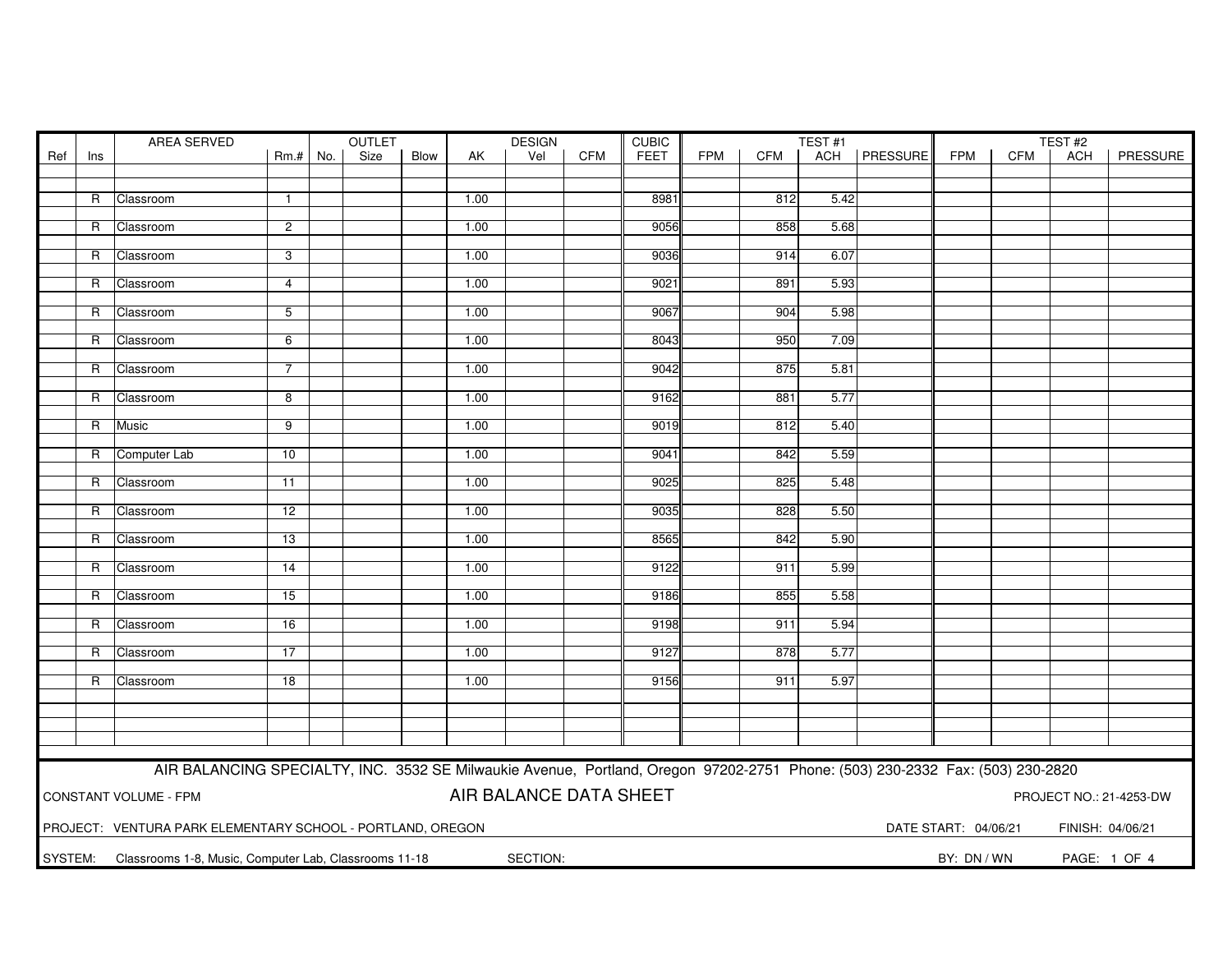|                                      |                | AREA SERVED<br>OUTLET                                                                                                         |            |  |      |      | <b>DESIGN</b> |                        | <b>CUBIC</b> | TEST <sub>#1</sub>          |            |            |      | TEST <sub>#2</sub> |                      |     |                  |                         |
|--------------------------------------|----------------|-------------------------------------------------------------------------------------------------------------------------------|------------|--|------|------|---------------|------------------------|--------------|-----------------------------|------------|------------|------|--------------------|----------------------|-----|------------------|-------------------------|
| Ref                                  | Ins            |                                                                                                                               | $Rm.+$ No. |  | Size | Blow | AK            | Vel                    | CFM          | <b>FEET</b>                 | <b>FPM</b> | <b>CFM</b> | ACH  | PRESSURE           | <b>FPM</b>           | CFM | <b>ACH</b>       | <b>PRESSURE</b>         |
|                                      |                |                                                                                                                               |            |  |      |      |               |                        |              |                             |            |            |      |                    |                      |     |                  |                         |
|                                      | R              | Classroom                                                                                                                     | 19         |  |      |      | 1.00          |                        |              | 9186                        |            | 881        | 5.75 |                    |                      |     |                  |                         |
|                                      |                |                                                                                                                               |            |  |      |      |               |                        |              |                             |            |            |      |                    |                      |     |                  |                         |
|                                      | R              | Classroom                                                                                                                     | 20         |  |      |      | 1.00          |                        |              | 9143                        |            | 954        | 6.26 |                    |                      |     |                  |                         |
|                                      | $\overline{R}$ | Classroom                                                                                                                     | 21         |  |      |      | 1.00          |                        |              | 9153                        |            | 881        | 5.78 |                    |                      |     |                  |                         |
|                                      |                |                                                                                                                               |            |  |      |      |               |                        |              |                             |            |            |      |                    |                      |     |                  |                         |
|                                      | R              | Classroom                                                                                                                     | 24         |  |      |      | 1.00          |                        |              | 9179                        |            | 977        | 6.39 |                    |                      |     |                  |                         |
|                                      |                |                                                                                                                               |            |  |      |      |               |                        |              |                             |            |            |      |                    |                      |     |                  |                         |
|                                      | R              | Classroom                                                                                                                     | 25         |  |      |      | 1.00          |                        |              | 9028                        |            | 865        | 5.75 |                    |                      |     |                  |                         |
|                                      |                |                                                                                                                               |            |  |      |      |               |                        |              |                             |            |            |      |                    |                      |     |                  |                         |
|                                      | R              | Classroom                                                                                                                     | 26         |  |      |      | 1.00          |                        |              | 3045                        |            | 337        | 6.64 |                    |                      |     |                  |                         |
|                                      | R              | <b>ERC</b>                                                                                                                    | 27         |  |      |      | 1.00          |                        |              | 4412                        |            | 343        | 4.66 |                    |                      |     |                  |                         |
|                                      |                |                                                                                                                               |            |  |      |      |               |                        |              |                             |            |            |      |                    |                      |     |                  |                         |
|                                      |                |                                                                                                                               |            |  |      |      |               |                        |              |                             |            |            |      |                    |                      |     |                  |                         |
|                                      |                |                                                                                                                               |            |  |      |      |               |                        |              |                             |            |            |      |                    |                      |     |                  |                         |
|                                      |                |                                                                                                                               |            |  |      |      |               |                        |              |                             |            |            |      |                    |                      |     |                  |                         |
|                                      |                |                                                                                                                               |            |  |      |      |               |                        |              |                             |            |            |      |                    |                      |     |                  |                         |
|                                      |                |                                                                                                                               |            |  |      |      |               |                        |              |                             |            |            |      |                    |                      |     |                  |                         |
|                                      |                |                                                                                                                               |            |  |      |      |               |                        |              |                             |            |            |      |                    |                      |     |                  |                         |
|                                      |                |                                                                                                                               |            |  |      |      |               |                        |              |                             |            |            |      |                    |                      |     |                  |                         |
|                                      |                |                                                                                                                               |            |  |      |      |               |                        |              |                             |            |            |      |                    |                      |     |                  |                         |
|                                      |                |                                                                                                                               |            |  |      |      |               |                        |              |                             |            |            |      |                    |                      |     |                  |                         |
|                                      |                |                                                                                                                               |            |  |      |      |               |                        |              |                             |            |            |      |                    |                      |     |                  |                         |
|                                      |                |                                                                                                                               |            |  |      |      |               |                        |              |                             |            |            |      |                    |                      |     |                  |                         |
|                                      |                |                                                                                                                               |            |  |      |      |               |                        |              |                             |            |            |      |                    |                      |     |                  |                         |
|                                      |                |                                                                                                                               |            |  |      |      |               |                        |              |                             |            |            |      |                    |                      |     |                  |                         |
|                                      |                |                                                                                                                               |            |  |      |      |               |                        |              |                             |            |            |      |                    |                      |     |                  |                         |
|                                      |                |                                                                                                                               |            |  |      |      |               |                        |              |                             |            |            |      |                    |                      |     |                  |                         |
|                                      |                |                                                                                                                               |            |  |      |      |               |                        |              |                             |            |            |      |                    |                      |     |                  |                         |
|                                      |                |                                                                                                                               |            |  |      |      |               |                        |              |                             |            |            |      |                    |                      |     |                  |                         |
|                                      |                |                                                                                                                               |            |  |      |      |               |                        |              |                             |            |            |      |                    |                      |     |                  |                         |
|                                      |                |                                                                                                                               |            |  |      |      |               |                        |              |                             |            |            |      |                    |                      |     |                  |                         |
|                                      |                |                                                                                                                               |            |  |      |      |               |                        |              |                             |            |            |      |                    |                      |     |                  |                         |
|                                      |                |                                                                                                                               |            |  |      |      |               |                        |              |                             |            |            |      |                    |                      |     |                  |                         |
|                                      |                |                                                                                                                               |            |  |      |      |               |                        |              |                             |            |            |      |                    |                      |     |                  |                         |
|                                      |                |                                                                                                                               |            |  |      |      |               |                        |              |                             |            |            |      |                    |                      |     |                  |                         |
|                                      |                |                                                                                                                               |            |  |      |      |               |                        |              |                             |            |            |      |                    |                      |     |                  |                         |
|                                      |                | AIR BALANCING SPECIALTY, INC. 3532 SE Milwaukie Avenue, Portland, Oregon 97202-2751 Phone: (503) 230-2332 Fax: (503) 230-2820 |            |  |      |      |               |                        |              |                             |            |            |      |                    |                      |     |                  |                         |
|                                      |                | CONSTANT VOLUME - FPM                                                                                                         |            |  |      |      |               | AIR BALANCE DATA SHEET |              |                             |            |            |      |                    |                      |     |                  | PROJECT NO.: 21-4253-DW |
|                                      |                | PROJECT: VENTURA PARK ELEMENTARY SCHOOL - PORTLAND, OREGON                                                                    |            |  |      |      |               |                        |              |                             |            |            |      |                    | DATE START: 04/06/21 |     | FINISH: 04/06/21 |                         |
| SYSTEM: Classrooms & ERC<br>SECTION: |                |                                                                                                                               |            |  |      |      |               |                        |              | BY: DN / WN<br>PAGE: 2 OF 4 |            |            |      |                    |                      |     |                  |                         |
|                                      |                |                                                                                                                               |            |  |      |      |               |                        |              |                             |            |            |      |                    |                      |     |                  |                         |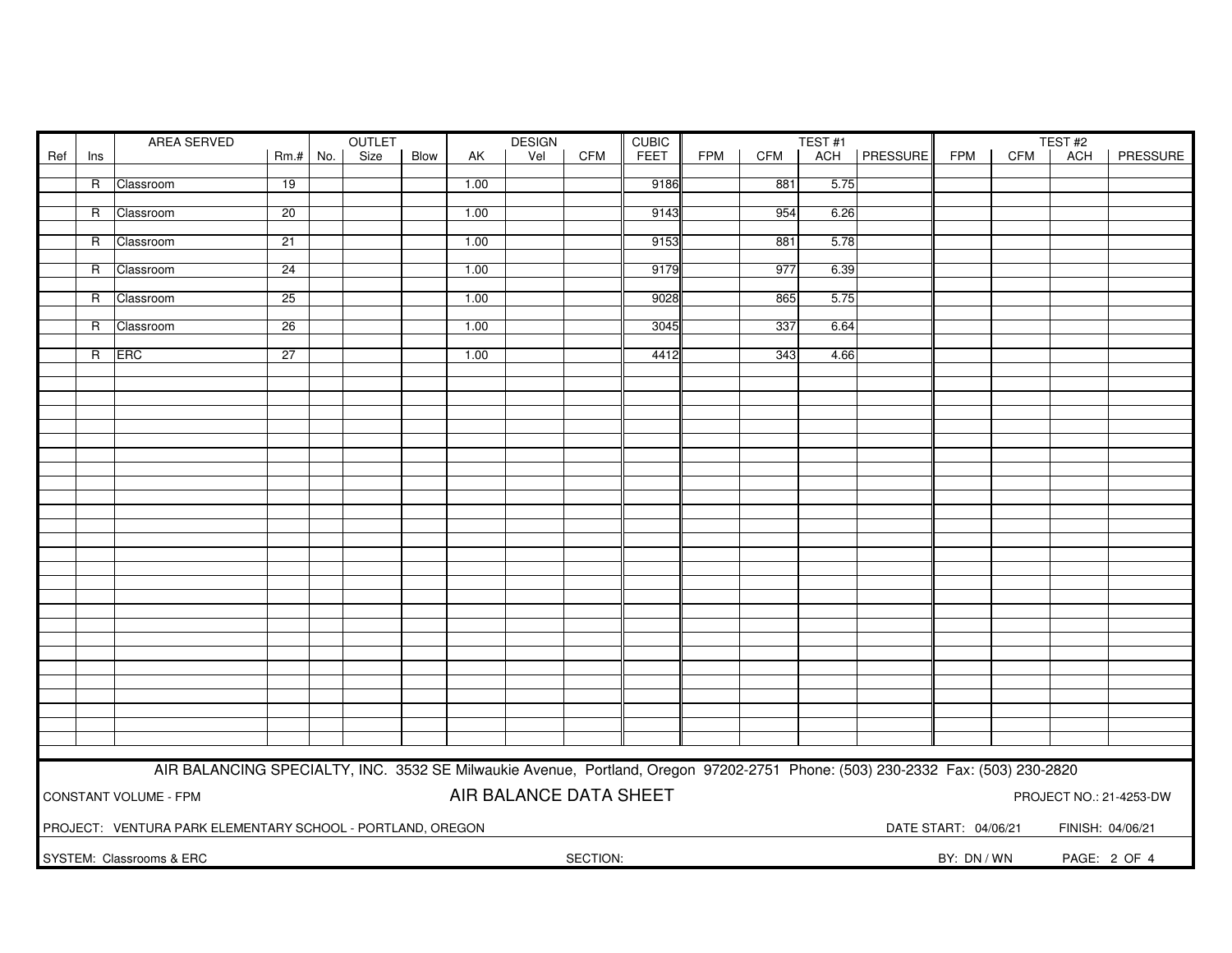|     | AREA SERVED  |                                                                                                                               |            |  | OUTLET |      |      | <b>DESIGN</b>          |            | <b>CUBIC</b> |            |                 | TEST#1 |                |                      |            | TEST#2           |                         |
|-----|--------------|-------------------------------------------------------------------------------------------------------------------------------|------------|--|--------|------|------|------------------------|------------|--------------|------------|-----------------|--------|----------------|----------------------|------------|------------------|-------------------------|
| Ref | Ins          |                                                                                                                               | $Rm.+$ No. |  | Size   | Blow | AK   | Vel                    | <b>CFM</b> | <b>FEET</b>  | <b>FPM</b> | <b>CFM</b>      |        | ACH   PRESSURE | <b>FPM</b>           | <b>CFM</b> | ACH              | PRESSURE                |
|     |              |                                                                                                                               |            |  |        |      |      |                        |            |              |            |                 |        |                |                      |            |                  |                         |
|     |              | DH Mother Friendly                                                                                                            | 23         |  |        |      | 1.00 |                        |            | 1459         |            | 70              | 2.88   |                |                      |            |                  |                         |
|     |              |                                                                                                                               |            |  |        |      |      |                        |            |              |            |                 |        |                |                      |            |                  |                         |
|     |              | DH Library                                                                                                                    |            |  |        |      | 1.00 |                        |            | 21805        |            | 1350            | 3.71   |                |                      |            |                  |                         |
|     |              |                                                                                                                               |            |  |        |      |      |                        |            |              |            |                 |        |                |                      |            |                  |                         |
|     |              | DH Parent Recourse                                                                                                            |            |  |        |      | 1.00 |                        |            | 1280         |            | 40              | 1.88   |                |                      |            |                  |                         |
|     | R            | Counselot                                                                                                                     |            |  | 14x6   |      | 0.38 |                        |            | 2059         | 630        | 239             | 6.98   |                |                      |            |                  |                         |
|     |              |                                                                                                                               |            |  |        |      |      |                        |            |              |            |                 |        |                |                      |            |                  |                         |
|     |              | R Mrs Altig                                                                                                                   |            |  | 10x4   |      | 0.18 |                        |            | 935          | 500        | 90              | 5.78   |                |                      |            |                  |                         |
|     |              |                                                                                                                               |            |  |        |      |      |                        |            |              |            |                 |        |                |                      |            |                  |                         |
|     |              | R Health                                                                                                                      |            |  |        |      | 0.22 |                        |            | 2754         | 1170       | 257             | 5.61   |                |                      |            |                  |                         |
|     |              |                                                                                                                               |            |  |        |      |      |                        |            |              |            |                 |        |                |                      |            |                  |                         |
|     |              | DH Staff Work                                                                                                                 |            |  | 8"O    |      | 0.35 |                        |            | 1977         | 257        | $\overline{90}$ | 2.73   |                |                      |            |                  |                         |
|     |              |                                                                                                                               |            |  |        |      |      |                        |            |              |            |                 |        |                |                      |            |                  |                         |
|     |              | DH Mother Room Office                                                                                                         |            |  |        |      | 1.00 |                        |            | 453          |            | 55              | 7.28   |                |                      |            |                  |                         |
|     |              |                                                                                                                               |            |  |        |      |      |                        |            |              |            |                 |        |                |                      |            |                  |                         |
|     | $\mathsf{R}$ | Office                                                                                                                        |            |  | 12x4   |      | 0.22 |                        |            | 3497         | 900        | 198             | 3.40   |                |                      |            |                  |                         |
|     |              |                                                                                                                               |            |  |        |      |      |                        |            |              | 900        |                 | 8.52   |                |                      |            |                  |                         |
|     |              | R Principal                                                                                                                   |            |  | 12x4   |      | 0.22 |                        |            | 1394         |            | 198             |        |                |                      |            |                  |                         |
|     |              | DH Cafeteria                                                                                                                  |            |  |        |      | 1.00 |                        |            | 47916        |            | 4200            | 5.26   |                |                      |            |                  |                         |
|     |              |                                                                                                                               |            |  |        |      |      |                        |            |              |            |                 |        |                |                      |            |                  |                         |
|     |              | DH Gym                                                                                                                        |            |  |        |      | 1.00 |                        |            | 88184        |            | 3625            | 2.47   |                |                      |            |                  |                         |
|     |              |                                                                                                                               |            |  |        |      |      |                        |            |              |            |                 |        |                |                      |            |                  |                         |
|     |              |                                                                                                                               |            |  |        |      |      |                        |            |              |            |                 |        |                |                      |            |                  |                         |
|     |              |                                                                                                                               |            |  |        |      |      |                        |            |              |            |                 |        |                |                      |            |                  |                         |
|     |              |                                                                                                                               |            |  |        |      |      |                        |            |              |            |                 |        |                |                      |            |                  |                         |
|     |              |                                                                                                                               |            |  |        |      |      |                        |            |              |            |                 |        |                |                      |            |                  |                         |
|     |              |                                                                                                                               |            |  |        |      |      |                        |            |              |            |                 |        |                |                      |            |                  |                         |
|     |              |                                                                                                                               |            |  |        |      |      |                        |            |              |            |                 |        |                |                      |            |                  |                         |
|     |              |                                                                                                                               |            |  |        |      |      |                        |            |              |            |                 |        |                |                      |            |                  |                         |
|     |              |                                                                                                                               |            |  |        |      |      |                        |            |              |            |                 |        |                |                      |            |                  |                         |
|     |              |                                                                                                                               |            |  |        |      |      |                        |            |              |            |                 |        |                |                      |            |                  |                         |
|     |              |                                                                                                                               |            |  |        |      |      |                        |            |              |            |                 |        |                |                      |            |                  |                         |
|     |              |                                                                                                                               |            |  |        |      |      |                        |            |              |            |                 |        |                |                      |            |                  |                         |
|     |              |                                                                                                                               |            |  |        |      |      |                        |            |              |            |                 |        |                |                      |            |                  |                         |
|     |              |                                                                                                                               |            |  |        |      |      |                        |            |              |            |                 |        |                |                      |            |                  |                         |
|     |              |                                                                                                                               |            |  |        |      |      |                        |            |              |            |                 |        |                |                      |            |                  |                         |
|     |              |                                                                                                                               |            |  |        |      |      |                        |            |              |            |                 |        |                |                      |            |                  |                         |
|     |              |                                                                                                                               |            |  |        |      |      |                        |            |              |            |                 |        |                |                      |            |                  |                         |
|     |              | AIR BALANCING SPECIALTY, INC. 3532 SE Milwaukie Avenue, Portland, Oregon 97202-2751 Phone: (503) 230-2332 Fax: (503) 230-2820 |            |  |        |      |      |                        |            |              |            |                 |        |                |                      |            |                  |                         |
|     |              |                                                                                                                               |            |  |        |      |      |                        |            |              |            |                 |        |                |                      |            |                  |                         |
|     |              | CONSTANT VOLUME - FPM                                                                                                         |            |  |        |      |      | AIR BALANCE DATA SHEET |            |              |            |                 |        |                |                      |            |                  | PROJECT NO.: 21-4253-DW |
|     |              |                                                                                                                               |            |  |        |      |      |                        |            |              |            |                 |        |                |                      |            |                  |                         |
|     |              | PROJECT: VENTURA PARK ELEMENTARY SCHOOL - PORTLAND, OREGON                                                                    |            |  |        |      |      |                        |            |              |            |                 |        |                | DATE START: 04/06/21 |            | FINISH: 04/06/21 |                         |
|     |              |                                                                                                                               |            |  |        |      |      |                        |            |              |            |                 |        |                |                      |            |                  |                         |
|     |              | SYSTEM: Mother Friendly, Library, Office, Staff Work, Principal, Cafeteria, Gym                                               |            |  |        |      |      |                        | SECTION:   |              |            |                 |        |                | BY: DN / WN          |            |                  | PAGE: 3 OF 4            |
|     |              |                                                                                                                               |            |  |        |      |      |                        |            |              |            |                 |        |                |                      |            |                  |                         |